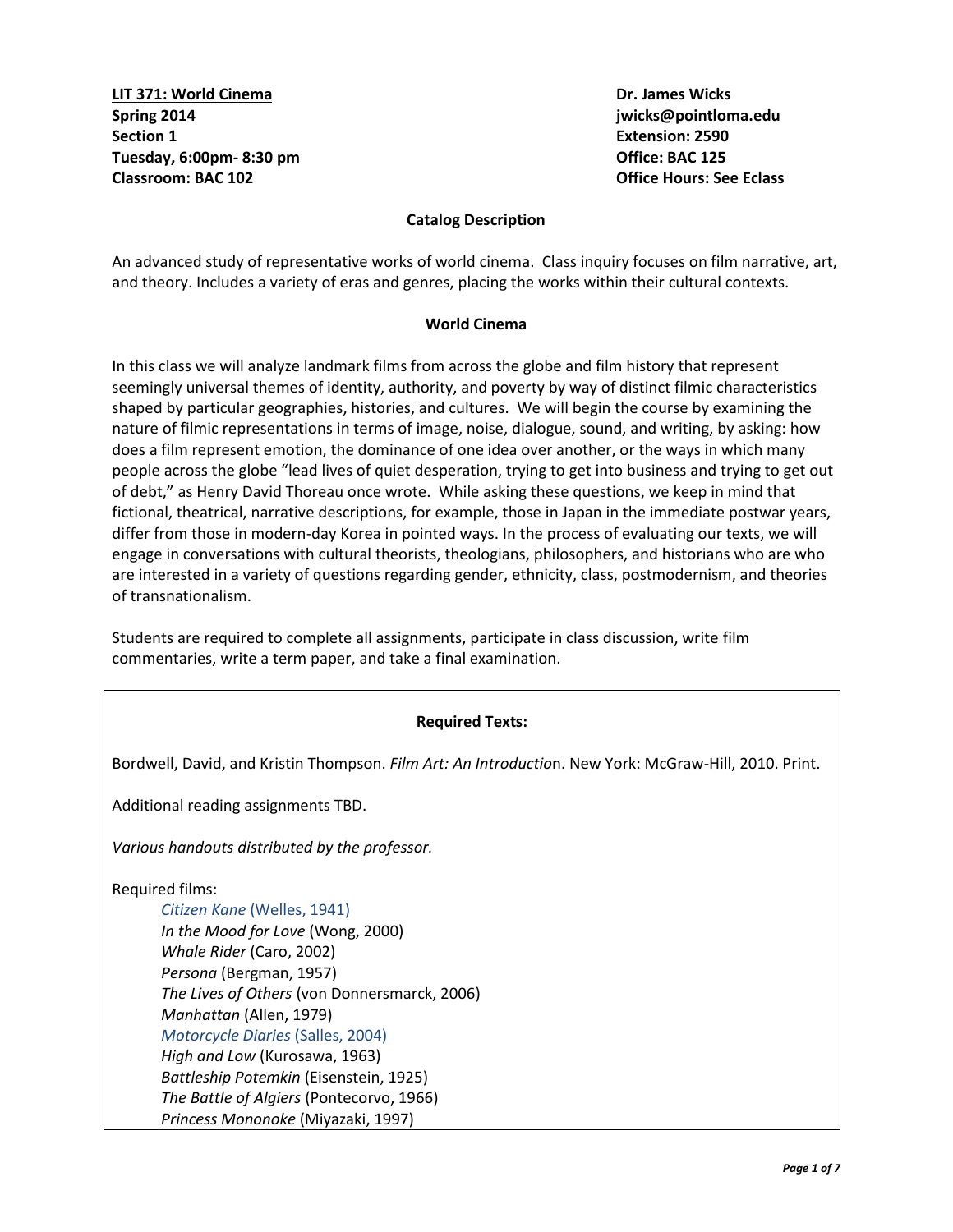*Café Lumière* (Hou, 2003) *Wasteland* (Walker, Harley, Jardim, 2010) *Bicycle Thieves* (De Sica, 1948) *Caché* (Haneke, 2005)

## **Recommended Reading:**

 Identity[: http://plato.stanford.edu/entries/identity-politics/](http://plato.stanford.edu/entries/identity-politics/) Authority:<http://plato.stanford.edu/entries/authority/> Poverty:<http://plato.stanford.edu/entries/economic-justice/>

# **Course Learning Outcomes**

Students will be able to:

- 1. Closely read (comprehension, analysis) and critically analyze (analysis) texts in their original languages and/or in translation.
- 2. Recall (knowledge), identify (knowledge), and use (application) fundamental concepts of literary study to read and discuss texts
	- a. Standard literary terminology
	- b. Modes/genres of literature
	- c. Elements of literary genres
	- d. Literary periods (dates, writers, characteristics, and important developments)
	- e. Contemporary critical approaches
	- f. Extra-literary research
- 3. Analyze (analysis) the social, cultural, ethnic, gendered, and/or historical contexts of the works and their authors, and connect (synthesis, evaluation) the texts with their own lives.
- 4. Create (synthesis, evaluation) detailed and informed textual analysis of literary works employing secondary sources and applying concepts of literary study and literary theory.

*In terms of Film Studies, students will:*

- 1. demonstrate effective research, writing, and oral communication.
- 2. demonstrate the interpretive, analytical and critical skills of close reading and analysis of literature and film.
- 3. examine diverse cultures and filmic texts, considering their relationship to faith and practice.
- 4. describe and explain aspects of the history and structure of film narrative and film techniques, including elements of image, noise, sound, dialogue, writing, editing, and mise-en-scene.
- 5. use literary and film theory to interpret film.

## **Course Policies and Requirements**

**Attendance:** *Attendance is required. Missing class for other than medical emergencies or excused absences will affect your grade, as per the University Catalog. Repeated tardiness or leaving class will also lower your grade*. The LJML department statement reads: "Regular and punctual attendance at all classes is considered essential to optimum academic achievement. If the student is absent from more than 10 percent of class meetings, the faculty member has the option of filing a written report which may result in de-enrollment. If the absences exceed 20 percent, the student may be de-enrolled without notice. If the date of de-enrollment is past the last date to withdraw from a class, the student will be assigned a grade of W or WF consistent with university policy in the grading section of the catalog. See Academic Policies in the undergrad student catalog."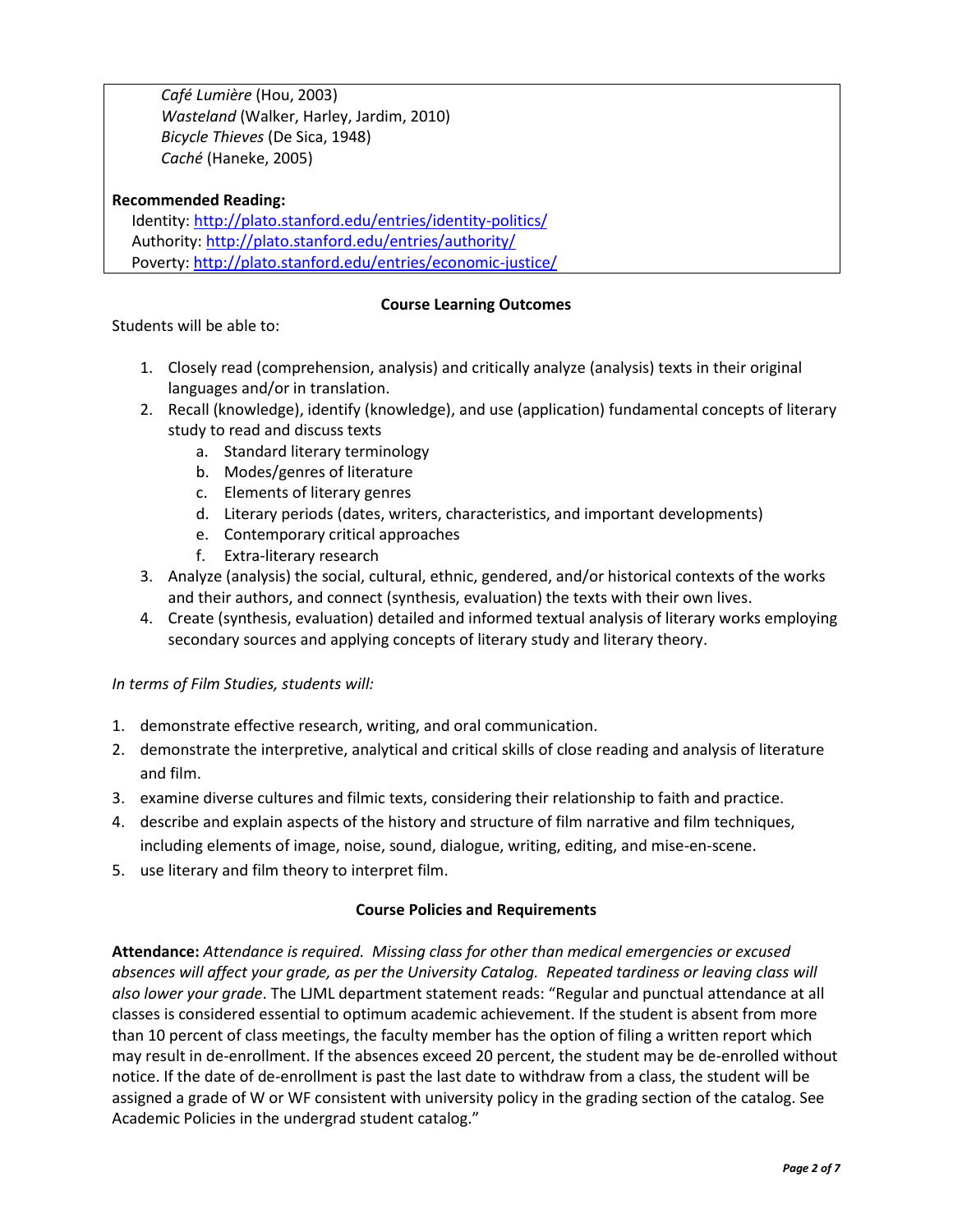**Class Preparation:** All assignments must be completed prior to the assigned due date and time. Some assignments will be discussed in class while others will be completed individually but not discussed.

**Class Participation:** *Regular* contributions to class discussion are expected, including but not restricted to discussions of weekly readings, related experiential exercises, and open dialogue. Despite the size of the class, I want everyone to feel compelled to share their thoughts on assigned readings. Enthusiastic and responsible participation in assigned group projects (in-class and outside of class) is expected of all.

**Late Paper Policy:** Be sure to hand in your assignment on time, or make a prior arrangement to submit the assignment before the assigned due date. Otherwise, a late submission will be penalized by one letter grade if handed in after the due date and time, and by an additional letter grade for each day late following the assignment due date. Unless pre-arranged, assignments more than a week late will not be graded.

**E-Mail:** Please use e-mail for simple, logistical questions or clarifications. Write: "LIT 371" in the subject line. Allow 24 hours/ 1 business day for a reply.

**Cell phones and computers:** may be used for classroom related activities. No texting or web surfing, etc.

**Public Discourse:** Much of the work we will do in this class is cooperative, by nature of the class discussions and general feedback given to written work and/projects; thus you should think of all your writing and speaking for and in class as public, not private, discourse. By continuing in this class, you acknowledge that your work will be viewed by others in the class.

**Inclusive Language:** *Because the Literature, Journalism, and Modern Language department recognizes the power of language, all public language used in this course, including written and spoken discourse, will be inclusive. This standard is outlined by all major academic style guides, including MLA, APA, and Chicago, and is the norm in university-level work.* These academic style guides provide background information and good examples of how to maintain non-sexist language use in your writing.

## **Academic Accommodations and Academic Honesty/ Policy on Plagiarism**

[http://catalog.pointloma.edu/content.php?catoid=10&navoid=1000#Academic\\_Honesty](http://catalog.pointloma.edu/content.php?catoid=10&navoid=1000#Academic_Honesty)

## **Eclass**

You may have heard that PLNU is piloting a new LMS (Canvas). This LMS will only be used in some courses. For this course, you will be logging into **Eclass** to access our online materials. To do so:

- 1. Please use **Firefox** as your browser.
- 2. Go to [https://eclass.pointloma.edu.](https://eclass.pointloma.edu/)
- 3. Create a shortcut or bookmark to this site.
- 4. Log in with your PLNU username and password.

**Final Examination:** *The published time for the final examination is one of the considerations when enrolling for a course. Students are expected to arrange their personal affairs to fit the examination schedule.* The official statement reads: "Successful completion of this class requires taking the final examination on its scheduled day. The final examination schedule is posted on the Class Schedules site. No requests for early examinations or alternative days will be approved. In the rare case that a student is scheduled for more than three (3) final examinations on the same day, the student is authorized to contact each professor in order to work out an alternate time for one of those examinations. Department chairs/school deans and college deans need not be involved in the process of making this *schedule.*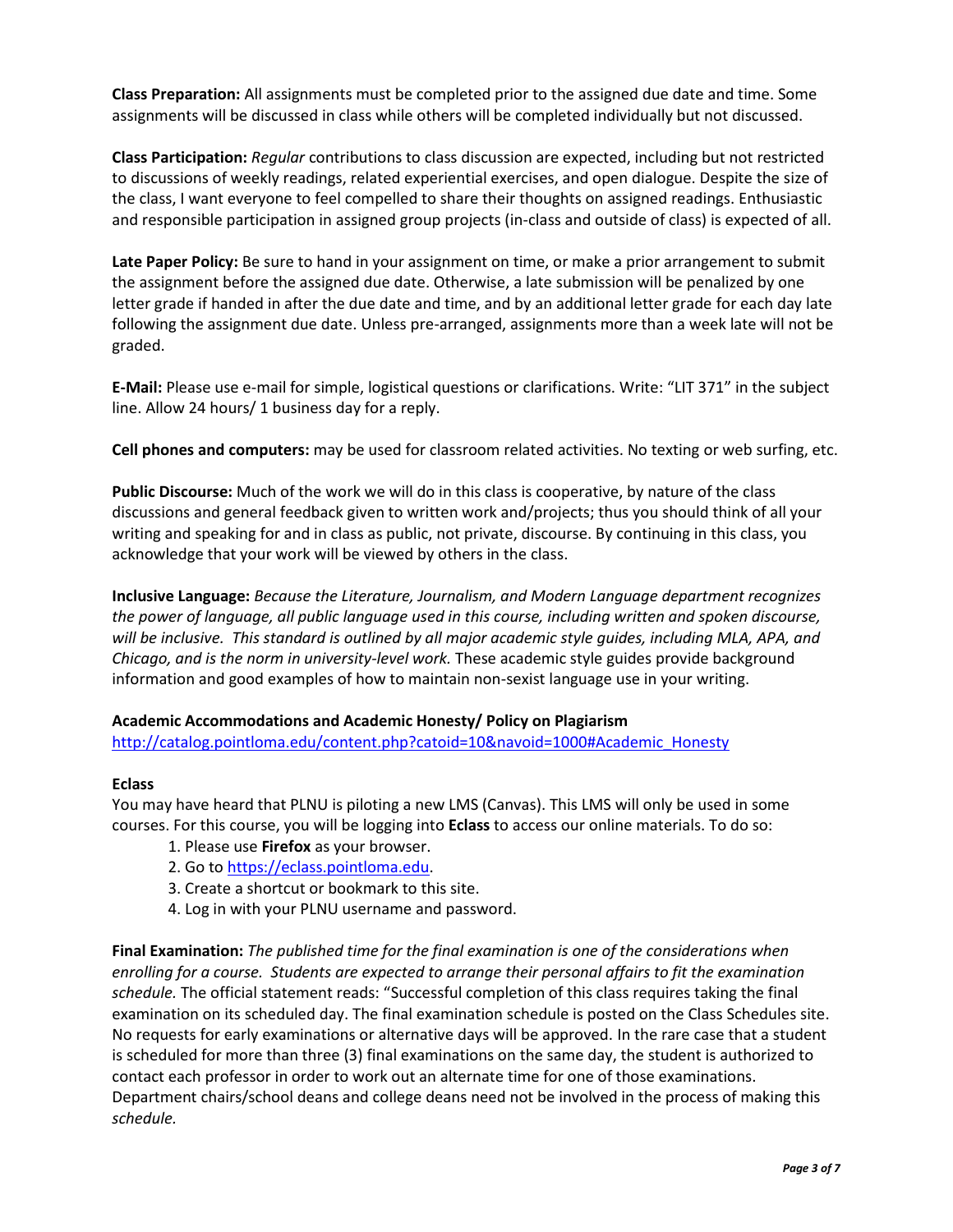## **Grading Scale**

| 94-100 | А  |
|--------|----|
| 90-93  | А- |
| 88-89  | B+ |
| 84-87  | R  |
| 80-83  | B- |
| 78-79  | C+ |
| 74-77  | C  |
| 70-73  | C- |
| 60-69  | D  |
| 0-59   | F  |

## **Grading**

- 5% class participation, complete unannounced assignments, and watch all required films (note that films will be screened both during and outside of class time)
- 5% Twitter requirement: minimum two (2) tweets each week: one (1) original and one (1) reply: use #Film371 or \_\_\_\_\_\_\_\_\_\_\_\_\_
- 10% film reading notes
- 10% contextual summaries
- 40% film commentaries
- 20% term paper
- 10% final examination

## **Assignment Descriptions: Note Eclass assignment due date times.**

**Paper Format**: Papers must be written in MLA Style. Papers must be typed and double-spaced. Submit assignments in black ink on 8.5"x11" white paper. Use a non-decorative 12-point font, such as Times New Roman, and use 1" margins, .75" at the bottom. Do not include title pages. Include page numbers. Use the MLA website or current MLA style guide for style, grammar, format and citation issues.

## **Film Reading Notes: 10 points // Eclass: due by 6pm on due date**

*Film Notes Objective:* Take notes on weekly reading assignments according to assignment requirements

*Form:* Length: 1 page, single-spaced with Works Cited page. See Eclass template.

Grading: 10: entire chapter, personal commentary and questions included 9: notes encapsulate the entire chapter 8: one page of notes 7: no works cited page 6-0: less than one page, no works cited page, incomplete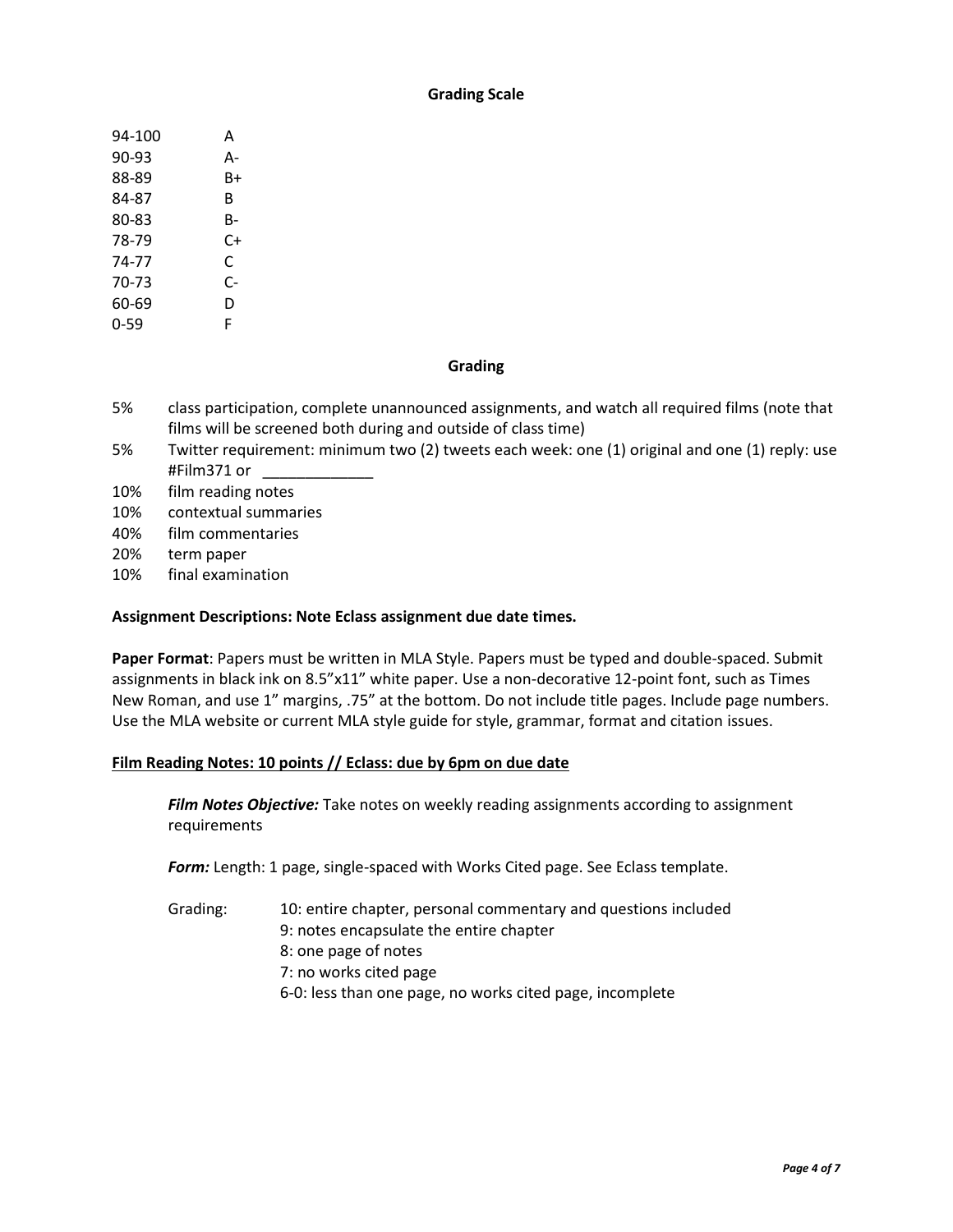# **Contextual Summaries: 10 points // Eclass: due by 6pm on due date**

*Contextual Summary Objective:* create a single-spaced summary of the historical context, the culture depicted, information about the film, director biography, and/or relevant film reviews. Cite your sources in MLA style [\(see the Purdue OWL website for examples\)](https://owl.english.purdue.edu/owl/resource/747/08/).

**Form:** Length: 1 page single-spaced. See Eclass template.

Grading: 10: superior resources cited (not Wikipedia, etc.) 9: one source or average sources cited 8: full page contextual summary 7: no works cited page 6-0: less than one page, no works cited page, incomplete

## **Film Commentaries: 40 points // Eclass: due by 11:59pm on due date**

*Objective:* We will write fourteen (14) brief academic essays, each one will be *on a clearly defined, focused topic* based on your assessment of the readings and films.

*Form:* MLA style, double-spaced film commentaries follow the following guidelines:

*a) film response 1 pg.* Write a response to the assigned film that includes your point of view supported by evidence in the film. In your conclusion be innovative: make a connection to something exciting and original.

*b) film elements 1 pg.* Write a response to the assigned film that describes how *one* specific film element or technique presented in *Film Art: An Introduction* is displayed in the film. (Write on a different film element or technique each time rather than using the same technique twice.)

# *c) film argument 2 pgs.* 700 word essay written in this order:

- 1) 1 paragraph: 200 words provisional text summary
- 2) 1 paragraph: 200 words provisional film summary
- 3) 1 paragraph: 300 words provocative and persuasive argument

## **Term Paper**

*Objective:* Write a term paper that synthesizes your learning in our course.

*Form:* Minimum 10 pages and 10 sources. More information to be delivered during class.

## **Final Examination: 10 points**

**Objective:** Present your term paper to the class.

**Form:** In-class during final exam. Presentation time depends on the number of students.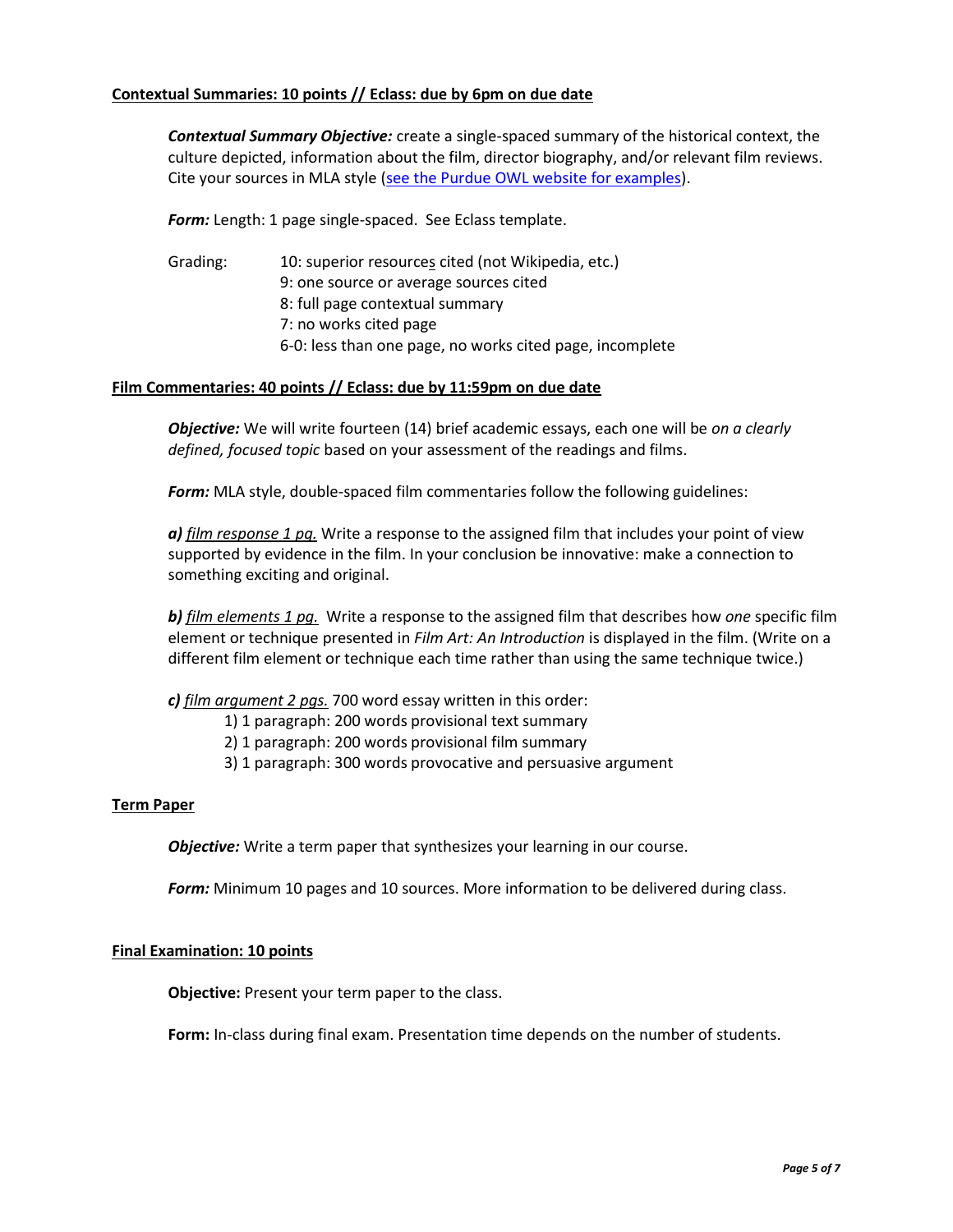# **Course Schedule**

*Subject to Change* 

| Week                            | Schedule // Theme                                                             | <b>Assignment Due</b>                         |  |  |
|---------------------------------|-------------------------------------------------------------------------------|-----------------------------------------------|--|--|
|                                 | Film Narrative: An Introduction                                               | Set up Twitter account and follow each other. |  |  |
| $1 - 2$                         | Citizen Kane (Welles, 1941)                                                   |                                               |  |  |
|                                 |                                                                               | Due 2/3: Citizen Kane: Film Commentary 1a     |  |  |
|                                 |                                                                               | Reading: ch. 2 and 3 // 50-71, 72-111         |  |  |
| 3                               | Film Aesthetics: An Introduction                                              |                                               |  |  |
|                                 | In the Mood for Love (Wong, 2000)                                             | T 1/28: Reading Notes                         |  |  |
|                                 |                                                                               | F 1/31: Film Commentary 2a                    |  |  |
|                                 | // Identity                                                                   | Reading: ch. 4 and 5 // 112-159, 160-217      |  |  |
| $\overline{\mathbf{r}}$         |                                                                               | M 2/3: Citizen Kane: Film Commentary 1a       |  |  |
|                                 | Whale Rider (Caro, 2002)                                                      | T 2/4: Reading Notes // Contextual Sum.       |  |  |
|                                 |                                                                               | F 2/7: Film Commentary 3b                     |  |  |
|                                 |                                                                               | Reading: ch. 6 // 218-265                     |  |  |
|                                 |                                                                               |                                               |  |  |
| 5                               | Persona (Bergman, 1957)                                                       | T 2/11: Reading Notes // Contextual Sum.      |  |  |
|                                 |                                                                               | F 2/14: Film Commentary 4b                    |  |  |
|                                 |                                                                               | Reading: ch. 7 // 266-307                     |  |  |
| 6                               | The Lives of Others (von Donnersmarck,                                        |                                               |  |  |
|                                 | 2006)                                                                         | T 2/18: Reading Notes // Contextual Sum.      |  |  |
|                                 |                                                                               | F 2/21: Film Commentary 5b                    |  |  |
|                                 |                                                                               | Reading: ch. 8 // 308-327 + TBD (by W. Allen) |  |  |
| $\overline{7}$                  | Manhattan (Allen, 1979)                                                       |                                               |  |  |
|                                 | Motorcycle Diaries (Salles, 2004)                                             | T 2/25: Reading Notes // Contextual Sum.      |  |  |
|                                 |                                                                               | F 2/28: Film Commentary 6b on Manhattan       |  |  |
|                                 |                                                                               | <b>Reading: TBD</b>                           |  |  |
| 8                               | //Adaptation                                                                  |                                               |  |  |
|                                 | High and Low (Kurosawa, 1963)                                                 | T 3/4: Reading Notes // Contextual Sum.       |  |  |
|                                 | F 3/7: Film Commentary 7c                                                     |                                               |  |  |
| <b>Spring Break March 10-14</b> |                                                                               |                                               |  |  |
|                                 | Reading: Reading ch. 1 // 2-49 (notes due 3/24)<br>Reading: ch. 12 // 458-499 |                                               |  |  |
|                                 | // Authority                                                                  |                                               |  |  |
| 9                               |                                                                               | T 3/18: Reading Notes // Contextual Sum.      |  |  |
|                                 | Battleship Potemkin (Eisenstein, 1925)                                        | F 3/21: Film Commentary 8a or b               |  |  |
|                                 |                                                                               | <b>Reading: TBD</b>                           |  |  |
|                                 |                                                                               |                                               |  |  |
| 10                              | The Battle of Algiers (Pontecorvo, 1966)                                      | M 3/24: Reading Notes (from ch. 1 // 1-53)    |  |  |
|                                 |                                                                               | T 3/25: Contextual Sum.                       |  |  |
|                                 |                                                                               | F 3/28: Film Commentary 9c                    |  |  |
|                                 |                                                                               | Reading: ch. 10 // 350-401                    |  |  |
| 11                              | Princess Mononoke (Miyazaki, 1997)                                            |                                               |  |  |
|                                 |                                                                               | T 4/1: Reading Notes // Contextual Sum.       |  |  |
|                                 |                                                                               | F 4/4: Film Commentary 10c                    |  |  |